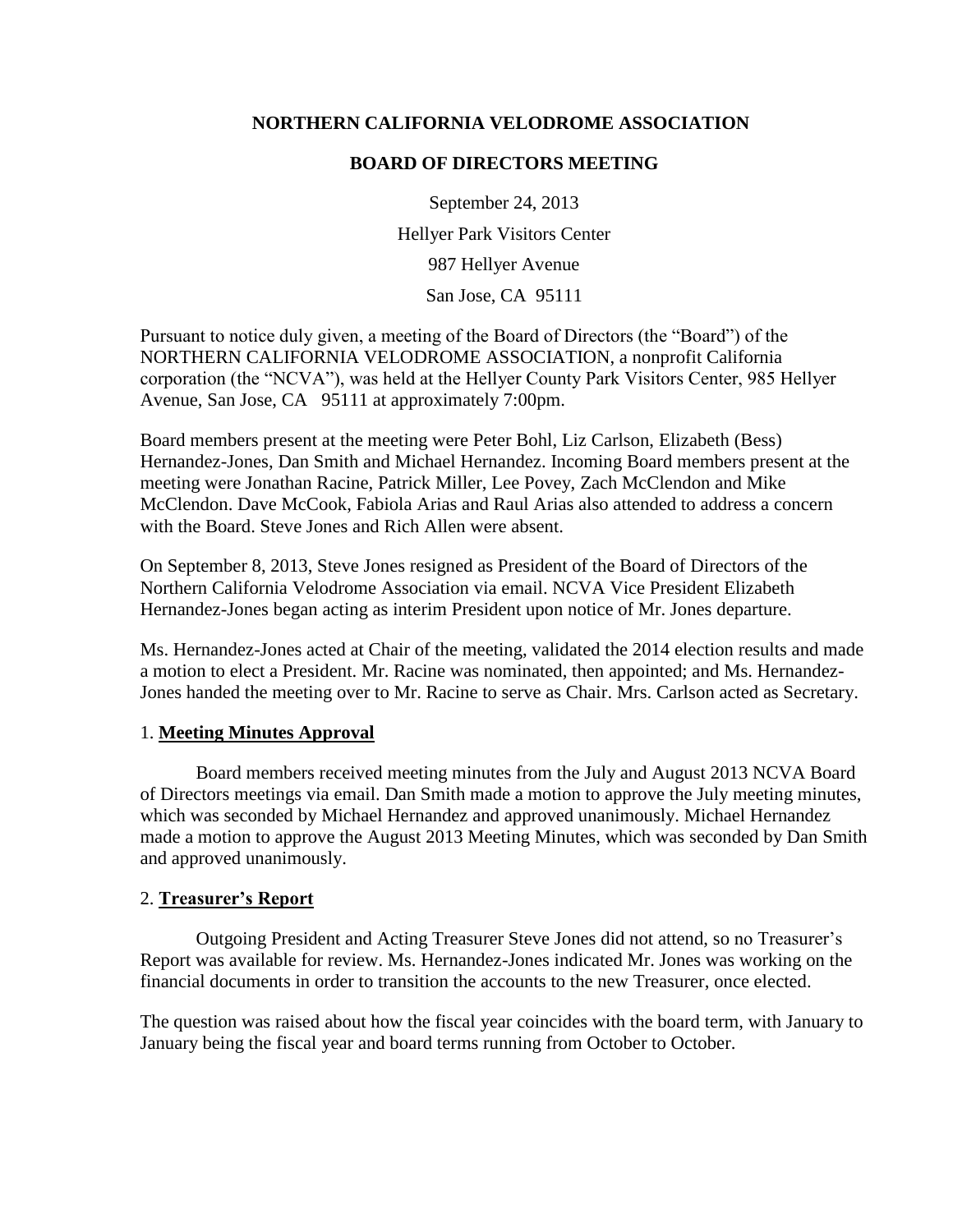## **2. 2013/2014 NCVA Board of Directors Results Verification**

Jonathan Racine presented his report on the 2014 NCVA Board of Directors Election. The following members have been elected to 2014 NCVA Board of Directors:

| Elizabeth Hernandez-<br>Jones<br>Patrick Miler<br>Michael McClendon | Peter Bohl        | Jonathan Racine |
|---------------------------------------------------------------------|-------------------|-----------------|
|                                                                     | Michael Hernandez | Lee Povey       |
|                                                                     | Dan Smith         |                 |
|                                                                     | Zach McClendon    |                 |

Mr. Racine said election turn-out was lower than previous years. (See 2014 NCVA B.O.D. Survey Status). Mr. Smith asked how many NCVA waivers are on file. Mr. Hernandez replied 'historically we see 70-80 responses, so a final ballot count of 51 is ok. Not appalling.' Mr. McClendon suggested we have physical ballots available at the track next year vote in person, as opposed to only having an online vote. The new board members were approved unanimously.

## **3. Election of Officers**

A call was made to the floor for nomination of officers, starting with the role of President, then Vice President, Treasurer and Secretary. Mr. Smith was asked if he would serve as President. He politely declined.

Jonathan Racine then volunteered to serve as President. Ms. Hernandez-Jones nominated Mr. Racine for President, Mr. Hernandez seconded the motion. There were no oppositions.

Michael Hernandez volunteered to serve as Vice President in support of Mr. Racine. Ms. Hernandez-Jones nominated Mr. Hernandez, Patrick Miller seconded the motion. There were no oppositions.

Patrick Miller was asked if he would serve as Treasurer, which he accepted. Ms. Hernandez-Jones nominated Mr. Miller for the Treasurer position, Mr. Racine seconded. There were no oppositions.

Mike McClendon was asked if he would serve as Secretary. He said he would give it his best. Ms. Hernandez-Jones nominated Mr. McClendon for Secretary, Ms. Carlson Seconded. There were no oppositions.

## **The NCVA Board of Directors Officers for 2014 are:**

**President: Jonathan Racine**

# **Treasurer: Patrick Miller**

**Vice President: Michael Hernandez**

**Secretary: Michael McClendon**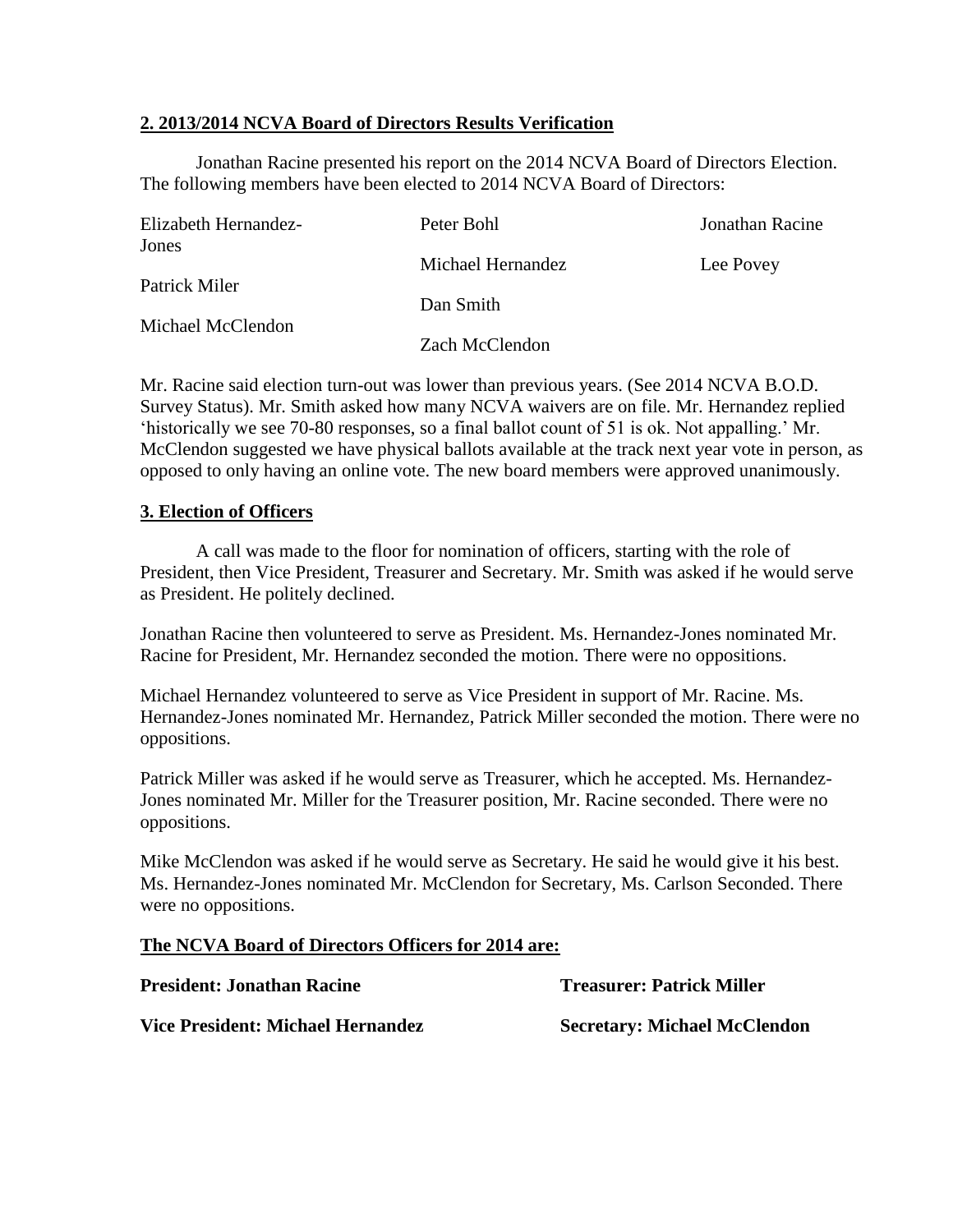## **4. 2013 Year in Review:**

The Board briefly discussed the 2013 season. Mr. Racine expressed concern that the Board of Directors was overextended in 2013, causing burnout & high turnover. Mr. Racine suggested the priorities be: cleaning up the race schedule, new rider development and marketing existing programs to regional clubs. Mr. Povey asked to clarify the mission of the NCVA Board of Directors. Ms. Hernandez-Jones replied it was to manage and oversee the scheduling of training and racing opportunities at the Hellyer County Park Velodrome.

Mr. Racine expressed the need for transparency in the organization, and his commitment to open lines of communication both within the board and the NCVA community at large. Changes to the 2014 race schedule will be discussed further on the committee level.

# **5. Committee Assignments:**

The Board determined there were too many committees in 2013 and the decision was made to pare down the number. Committees eliminated were the  $50<sup>th</sup>$  Anniversary, Marketing, Special Events and Policy & Procedures Committee. The following committees were established, along with the following board members:

Scheduling Committee: Dan Smith, Chair; Jonathan Racine, Bess Hernandez-Jones

Infrastructure Committee: Patrick Miller, Chair; Liz Reap Carlson

Upgrades: Dan Smith, Chair; John Simmons

Sponsorship: Patrick Miller, Chair; Mike McClendon

Supervisors: Lee Povey, Chair

New Rider Development: Jonathan Racine, Chair; Michael Hernandez

# **5. Race program.**

The Board discussed removing Friday Night racing and focusing on the mid-week race series in addition to special events. Dave McCook asked if the NCVA Board was planning to promote the HVC as a championship event in 2014. Mr. Hernandez replied most likely not; but that anyone can promote the event. Mr. Smith further explained that the Board has been evaluating the HVC, and there being a need for the NCVA to allocate resources in a more judicious manner. The discussion was tabled to be addressed further by the Scheduling Committee.

# **6. Certifications**

Ms. Hernandez-Jones and Mr. Hernandez said they were looking into organizing a Red Cross CPR & First Aid class in the North and South Bay region respectively, for Supervisors needing to renew their certifications. Mr. Povey asked if the NCVA requires Supervisors to have any kind of USA Cycling coaching certification. Mr. Hernandez replied that a coaching license was unnecessary, since the role of Supervisor is one of safety not administering training.